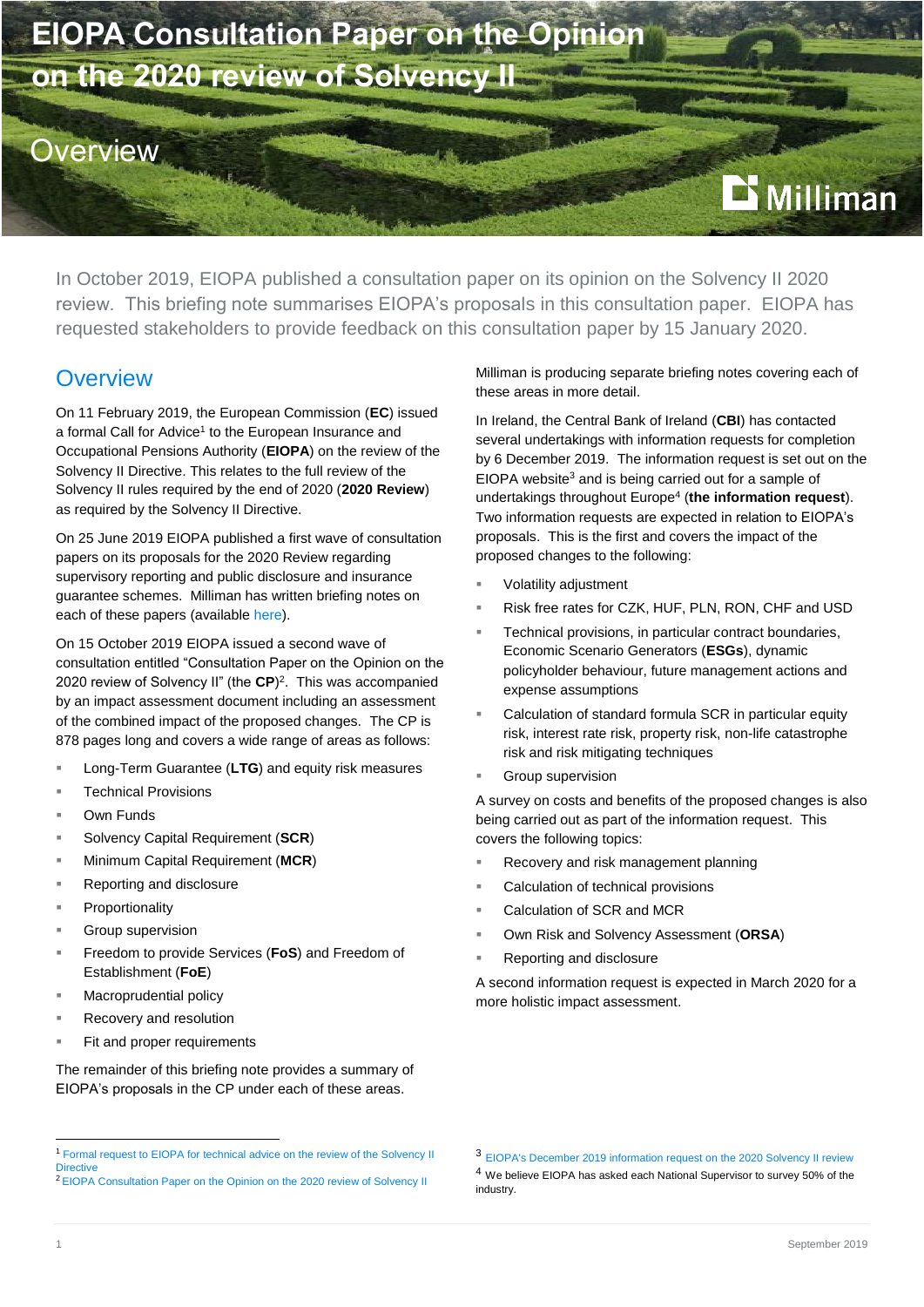## LTG and Equity Risk Measures

Under this heading EIOPA has considered the following topics:

- Extrapolation of risk-free interest rates
- Matching Adjustment (**MA**)
- Volatility Adjustment (**VA**)
- Transitional Measures
- Equity risk measures
- Extension of the recovery period in the case of noncompliance with the SCR
- Other areas including disclosure of LTG measures and risk management provisions in relation to LTG measures

EIOPA is proposing the following key changes:

- Extending the Last Liquid Point (**LLP**) for the Euro.
- New asset eligibility criteria to apply to restructured assets in MA portfolios, and allowing for diversification between the risks in MA portfolios, and other business in the calculation of the standard formula SCR.
- Possible changes to the design of the VA and whether it should be subject to supervisory approval. The information request includes a template assessing the impact of two potential approaches to the calculation of the VA on the solvency position. EIOPA has not yet decided on its recommendation here.
- Possible requirements in relation to dynamic modelling of the VA in internal models, depending on the design chosen for the VA.
- Minimum disclosure requirements in relation to LTG measures and transitional measures in the public Solvency and Financial Condition Report (**SFCR**) including a sensitivity analysis to a fixed downward shift of 100 basis points in the Ultimate Forward Rates (**UFR**s).
- Restricting the ability to newly apply for transitional measures on the use of transitional measures on risk free rates and technical provisions.
- Long term equity eligibility criteria.
- Duration based equity risk sub module to be phased out.
- Supervisors to be given the power to limit capital distributions in exceptional circumstances where undertakings do not meet the SCR without applying the LTG and transitional measures.

### Technical Provisions

Under the heading Technical Provisions, EIOPA has several proposals including:

 Allowing for an undertaking's specific new business plans when projecting expenses. As EIOPA notes in the CP, this could be considered as departing from transfer value. EIOPA has asked stakeholders if the proposed definition may introduce barriers to entry for new undertakings.

- In relation to contract boundaries, EIOPA is proposing clarifying the wording on obligations related to paid-in premiums which should be considered to belong to the contract after the date when the undertaking can unilaterally cancel the contract.
- Amending the definition of Expected Profit in Future Premiums (**EPIFP**) to include all future losses, the impact of reinsurance and future profits in fees for servicing and managing funds for unit linked products.
- Adding a definition of future management actions to the Delegated Regulation.

Note that EIOPA considered several options for changes to the risk margin but has concluded that it is proposing no changes. It has asked stakeholders for feedback in relation to the possible allowance for the VA or MA in the risk margin calculation and in relation to the use of a fixed cost of capital rate.

We note that EIOPA is not yet suggesting changes in relation to ESGs or dynamic policyholder behaviour but it has asked for information on the use of these in the information request. Therefore it is possible that changes to these may be considered in its final opinion in June 2020. EIOPA is also assessing the impact of changes to the derivation of risk free rates in certain currencies.

## Own Funds

EIOPA considered the differences in limits and tiering between the insurance and banking frameworks (Solvency II and CRD IV) and deemed them to be justifiable. There are no changes proposed to the tiering structure nor limits. EIOPA also proposes no change to the attribution of EPIFP to Tier 1.

EIOPA is proposing that the group supervisor should assess the level of double leverage (when a parent entity provides Tier 1 capital support to a subsidiary which is financed by externally issued parental non Tier 1 capital) and take actions when double leverage is excessive (when the ratio of a parent undertaking's Tier 1 investment in subsidiaries to its own Tier 1 items is over 100%).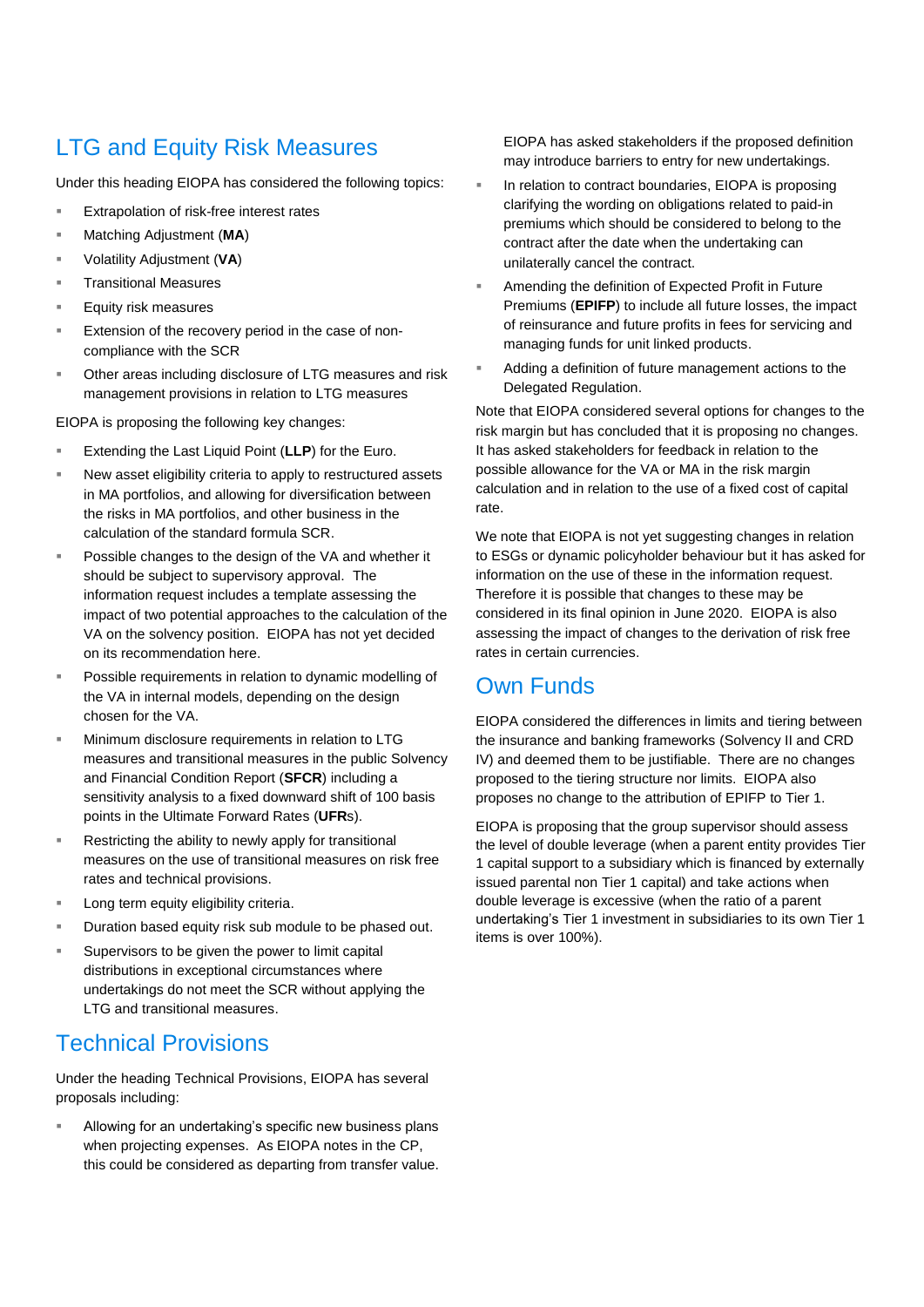# **SCR**

Under the heading SCR, EIOPA has several proposals, including:

- Update calibration of interest rate risk sub-module EIOPA "strongly advises" changing the capital requirements calculation for interest rate risk. It is proposing new shock values with both multiplicative and additive parameters varying by maturity. This is consistent with EIOPA's advice to the EC under the 2018 interim review<sup>5</sup> that the EC chose not to implement at that time.
- EIOPA is proposing optional simplified calculations in the counterparty default risk module for the risk mitigating effect of derivatives, reinsurance, special purpose vehicles and insurance securitisations.
- Methods for recognising risk mitigation techniques for nonlife underwriting risks.

EIOPA has considered the following SCR topics and decided not to propose changes. It has asked for stakeholder feedback on some of these topics.

- Spread risk EIOPA has considered but is not proposing any changes to the spread risk sub-module.
- Property risk EIOPA has asked for any data sources that might help to better calibrate property risk.
- Correlations EIOPA is asking for quantitative evidence of any views that correlations should be changed within market risk or between lapse risk and market risk.
- Underwriting risks EIOPA has considered but is not proposing any changes to the calibration of the underwriting risk stress factors.
- Non-life catastrophe risks EIOPA discusses non-life catastrophe risks but makes no proposals at this time. In the information request EIOPA is looking for information on non-life catastrophe risk exposures.
- Reducing reliance on external credit ratings EIOPA is proposing to open an analysis table to investigate how new alternative credit assessment methods could be used.
- Transitional on government bonds EIOPA advises not to extend the transitional period for exposures to member states' central governments or central banks denominated in the domestic currency of another member state.

In the information request, EIOPA is assessing the impact of changes to the interest rate risk sub-module and looking for information in relation to equity risk, property risk, non-life catastrophe risks and risk mitigating techniques.

# **MCR**

EIOPA is proposing changes to the risk factors used to calculate the non-life components of the MCR calculation.

EIOPA has also clarified the wording in relation to noncompliance with the MCR.

# Reporting and Disclosure

EIOPA is proposing changes to the structure and the content of the Regular Supervisory Report (**RSR**). Annex 7.1 of the CP sets out the proposed revised contents.

EIOPA has also proposed some changes to the group reporting templates. Note that further changes to reporting and disclosure were considered in the first wave of consultation papers from EIOPA which are discussed in [a separate Milliman](http://ie.milliman.com/insight/2019/EIOPA-paper-on-proposals-for-Solvency-II-2020-review-Package-on-Supervisory-Reporting-and-Public--Disclosure-–-Quantitative-Reporting-Templates/)  [briefing note.](http://ie.milliman.com/insight/2019/EIOPA-paper-on-proposals-for-Solvency-II-2020-review-Package-on-Supervisory-Reporting-and-Public--Disclosure-–-Quantitative-Reporting-Templates/)

EIOPA is proposing changes to the group SFCR similar to those for the solo SFCR (covered in the first wave of consultation papers and a [separate Milliman briefing note\)](http://ie.milliman.com/insight/2019/EIOPA-Paper-on-proposals-for-Solvency-II-2020-review-Package-on-Supervisory-Reporting-and-Public-Disclosure-–-Solvency-and-Financial-Condition-Report/) including the requirement for external audit of the SFCR. EIOPA is proposing that external audit should cover the Solvency II balance sheet at a minimum, with the option for each member state's supervisor to also include the SCR and eligible own funds. EIOPA is also proposing extending the deadline for the group SFCR by 2 weeks from 20 to 22 weeks.

## **Proportionality**

EIOPA has considered proportionality in relation to technical provisions and is not currently proposing any changes. It has asked for "concrete proposals" from stakeholders on what changes might be necessary to technical provisions to improve the proportionality of the requirements.

EIOPA is proposing proportionality related changes in the areas set out below.

### **THRESHOLDS FOR EXCLUSION FROM SOLVENCY II**

EIOPA is proposing an increase in the thresholds for exclusion from Solvency II. The technical provisions threshold is proposed to increase from €25 million to €50 million. It is proposing to allow member states the option to set a premium income threshold higher than the current €5 million up to a maximum of €25 million.

#### **SCR**

EIOPA is considering introducing further simplifications to the standard formula calculations of capital requirements for immaterial risks. It is asking stakeholders for their preference for options on simplifications between:

-

<sup>5</sup> [EIOPA's 2018 advice to the European Commission on specific items in the](https://eiopa.europa.eu/Pages/Consultations/EIOPA-CP-17-006-Consultation-paper.aspx)  [Solvency II Delegated Regulation](https://eiopa.europa.eu/Pages/Consultations/EIOPA-CP-17-006-Consultation-paper.aspx)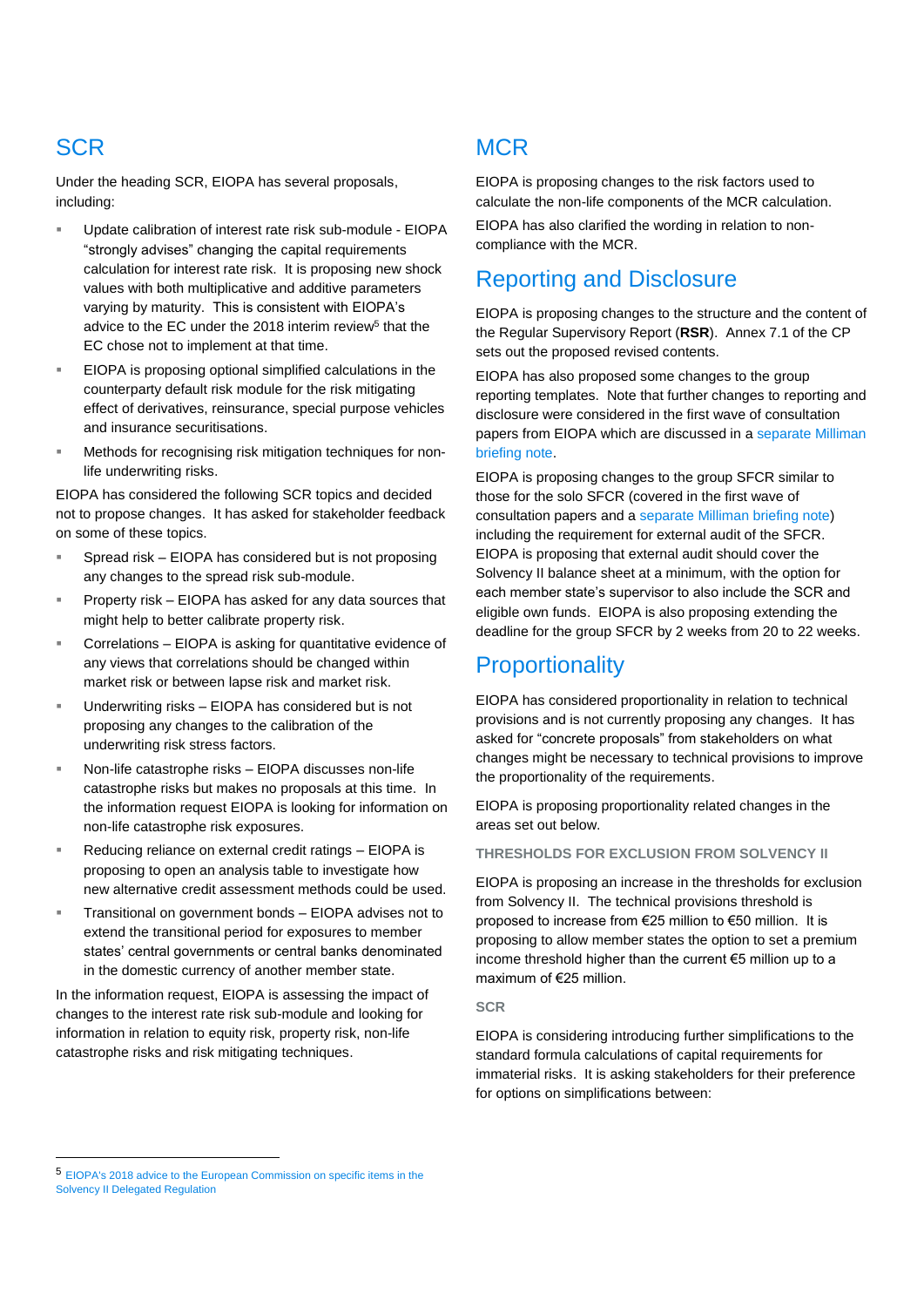- Introducing a new set of simplification calculations of capital requirements for immaterial risks, and
- Introducing an integrated simplified calculation of capital requirements for immaterial risks.

#### **KEY FUNCTIONS**

EIOPA is proposing that the following situations are permitted if justified under proportionality:

- A person may be responsible for more than one key function
- A person may be responsible for operational functions and a key function (except the audit function)
- A person may be responsible for a key function and be a board member

### **THE BOARD**

EIOPA proposes that undertakings regularly assess the composition and effectiveness of the Board.

#### **ORSA**

EIOPA is proposing that the assessment of deviations of the risk profile of the undertaking from the assumptions underlying the standard formula does not need to be included in the annual ORSA, but can be provided every two years and following any significant change in the risk profile.

It is also proposing that the complexity of stress tests and scenario analysis can take into account proportionality.

As noted below, EIOPA is also proposing to expand the ORSA to include the macroprudential perspective.

### **WRITTEN POLICIES**

EIOPA is proposing relaxing the requirement to review written policies annually and allowing a less frequent review up to every three years taking into account proportionality.

#### **REMUNERATION**

-

EIOPA is proposing limiting the current requirement to defer a substantial portion of variable remuneration taking into account the size of the undertaking and of the variable remuneration. EIOPA notes that it is in the process of finalising an opinion on the supervision of remuneration principles in the insurance and reinsurance sector following a consultation earlier this year<sup>6</sup>.

### Group Supervision

EIOPA is proposing the following changes in relation to group supervision:

- Changes to the calculation of group solvency
- Clarification of the requirements of the system of governance at group level
- Definition of groups and the scope of application of group supervision
- Supervision of intragroup transactions and risk concentration
- Supervisory powers where the parent is headquartered in a non-equivalent third country
- Supervisory powers over insurance holding companies and mixed financial holding companies

The information request includes an assessment of the impact on solvency of changes proposed for group supervision.

## FoS and FoE

EIOPA is proposing changes in relation to insurance companies operating cross-border including:

- A requirement to declare during the authorisation process if a formal or informal request for authorisation in another country was rejected or withdrawn and the reasons for this
- Information exchange between home and host supervisors in case of material changes in the FoS activities
- Enhanced role for EIOPA in complex cross-border cases where supervisors fail to reach a common view in the collaboration platform including the power to make recommendations to the supervisor concerned and to make these public if they are not adopted
- Cooperation between home and host supervisors during ongoing supervision to ensure the home supervisor understands whether the undertaking has a clear understanding of the risks in host territories covering at least:
	- **System of governance**
	- Outsourcing arrangements and distribution partners
	- Business strategy and claims handling
	- Consumer protection
- Host supervisors to be given the power to request information with regard to the business of undertakings operating in that member state from the home supervisor or the undertaking in a reasonable timeframe and in the official language of that member state.

These proposals are to ensure that supervisory powers are sufficient to prevent failures of insurance companies operating cross-border.

<sup>6</sup> [EIOPA consultation paper on the supervision of remuneration principles in the](https://eiopa.europa.eu/Pages/News/Consultation-Paper-on-draft-Opinion-on-the-supervision-of-remuneration-principles-in-the-insurance-and-reinsurance-sector.aspx)  [insurance and reinsurance sector](https://eiopa.europa.eu/Pages/News/Consultation-Paper-on-draft-Opinion-on-the-supervision-of-remuneration-principles-in-the-insurance-and-reinsurance-sector.aspx)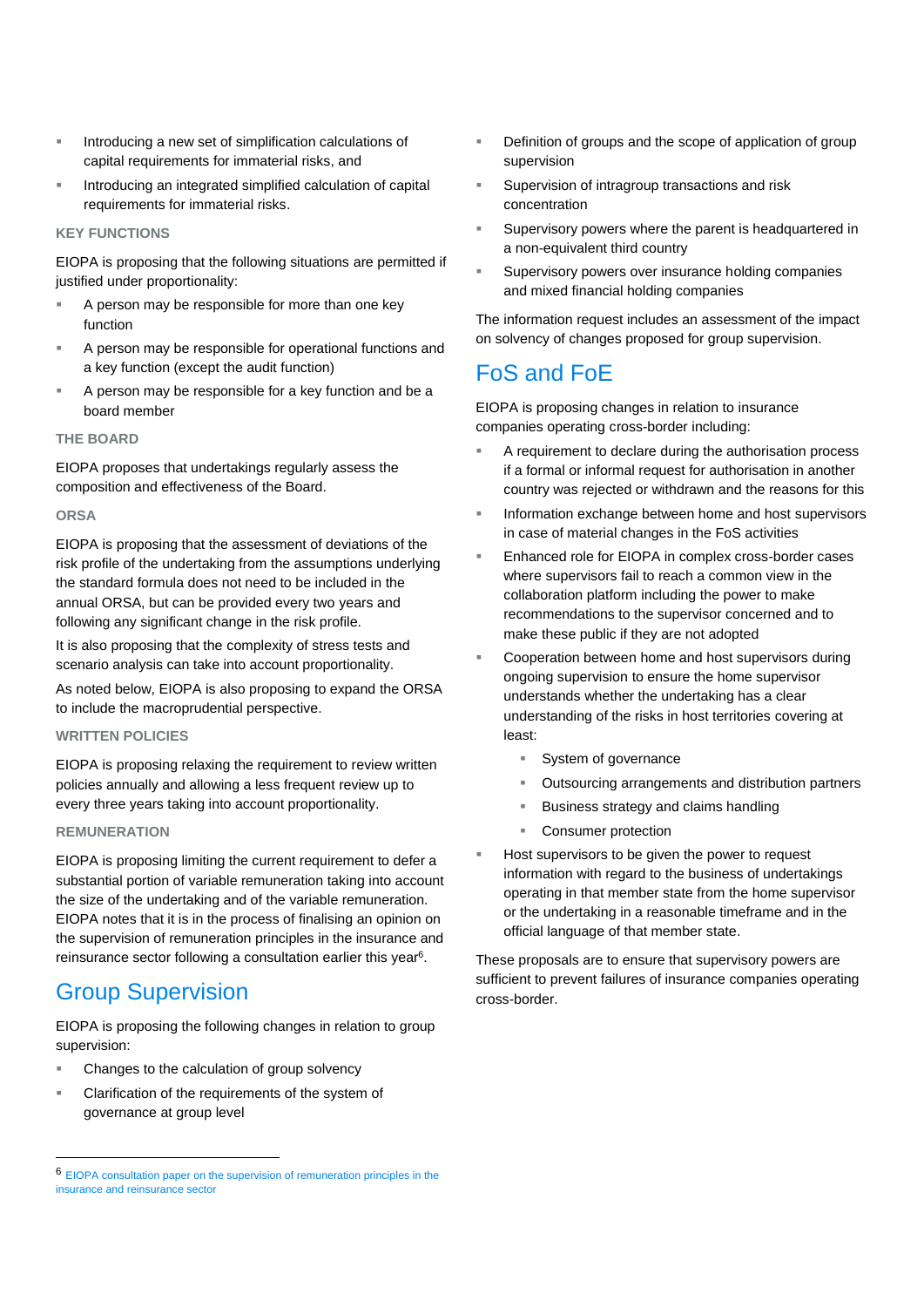# Macroprudential policy

The EC asked EIOPA to advise on how to improve the following areas:

- **ORSA**
- Systemic risk management plans
- Liquidity risk management planning and reporting
- Prudent person principle

EIOPA is proposing the following:

- Supervisors should be given the power to trigger, set, calculate and remove a capital surcharge to address entity-, activity- or behaviour-based sources of systemic risk. EIOPA is proposing to draft guidelines to ensure consistency and is asking for stakeholder feedback on the principles to be considered.
- Supervisors should be given the power to define "soft" thresholds $<sup>7</sup>$  at market levels to identify excessive</sup> concentrations and to intervene where there is a risk to financial stability. EIOPA is proposing to draft guidelines to ensure consistency and is asking for stakeholder feedback on the factors to be considered when setting soft thresholds at market-wide level.
- Expanding the ORSA to include the macroprudential perspective. Undertakings should include macroprudential considerations and potential sources of systemic risk in the ORSA. Supervisors should use ORSAs to aggregate information on sources of systemic risk.
- Expansion of the prudent person principle to take into account macroprudential concerns (such as risk related to the credit cycle and economic downturn).
- Supervisors should be given the power to require systemic risk management plans from certain undertakings<sup>8</sup> in which undertakings present all applicable measures they intend to undertake to address the systemic risk the undertaking may pose in the financial system.
- Liquidity risk management plans required with the possibility given to supervisors to waive this for certain undertakings.
- Supervisors to be given the power to impose a temporary freeze on redemption rights of policyholders of undertakings affected by a significant liquidity risk. EIOPA states this should be applied as a last resort measure in exceptional circumstances and EIOPA should issue guidelines to further specify "exceptional circumstances".

In addition to the above proposed tools and measures, EIOPA states that it is working on other improvements to the reporting framework from macroprudential point of view. In particular:

- EIOPA sees a need to enhance the reporting framework with the aim of detecting potential market-wide liquidity stresses
- EIOPA mentions the risk of market-wide under-reserving as another area where enhancements to reporting are needed.

### Recovery and Resolution

EIOPA is proposing that a minimum harmonised recovery and resolution framework should be established across the EU. It sets out a range of proposals in the areas set out below.

### **RECOVERY MEASURES**

- A requirement for pre-emptive recovery plans to be developed and maintained by undertakings (covering a very significant share of each national market)
- Supervisors to be given early intervention powers as follows:
	- Additional or more frequent reporting
	- Require the Board to implement measures set out in the pre-emptive recovery plan within a specific timeframe
	- Require the undertaking to limit variable remuneration and bonuses
	- Suspend or limit the right of policyholders to surrender on a temporary basis (for life undertakings)

### **RESOLUTION MEASURES**

- Member states should establish an administrative resolution authority for the resolution of undertakings
- Resolution authorities should consider the following objectives:
	- To protect policyholders
	- To maintain financial stability
	- To ensure continuity of functions
	- To protect public funds
- Resolution authorities should develop and maintain resolution plans and conduct resolvability assessments in a pre-emptive manner for undertakings covering a significant share of the national market

-

 $7$  EIOPA explains "soft" thresholds as a monitoring tool that can be exceeded but would raise awareness of supervisors who could take action as appropriate. These are less intrusive than "hard" thresholds which are regulatory limits that cannot be breached.

<sup>8</sup> Systemically important undertakings, as well as to those that are involved in certain activities or products with greater potential to pose systemic risk